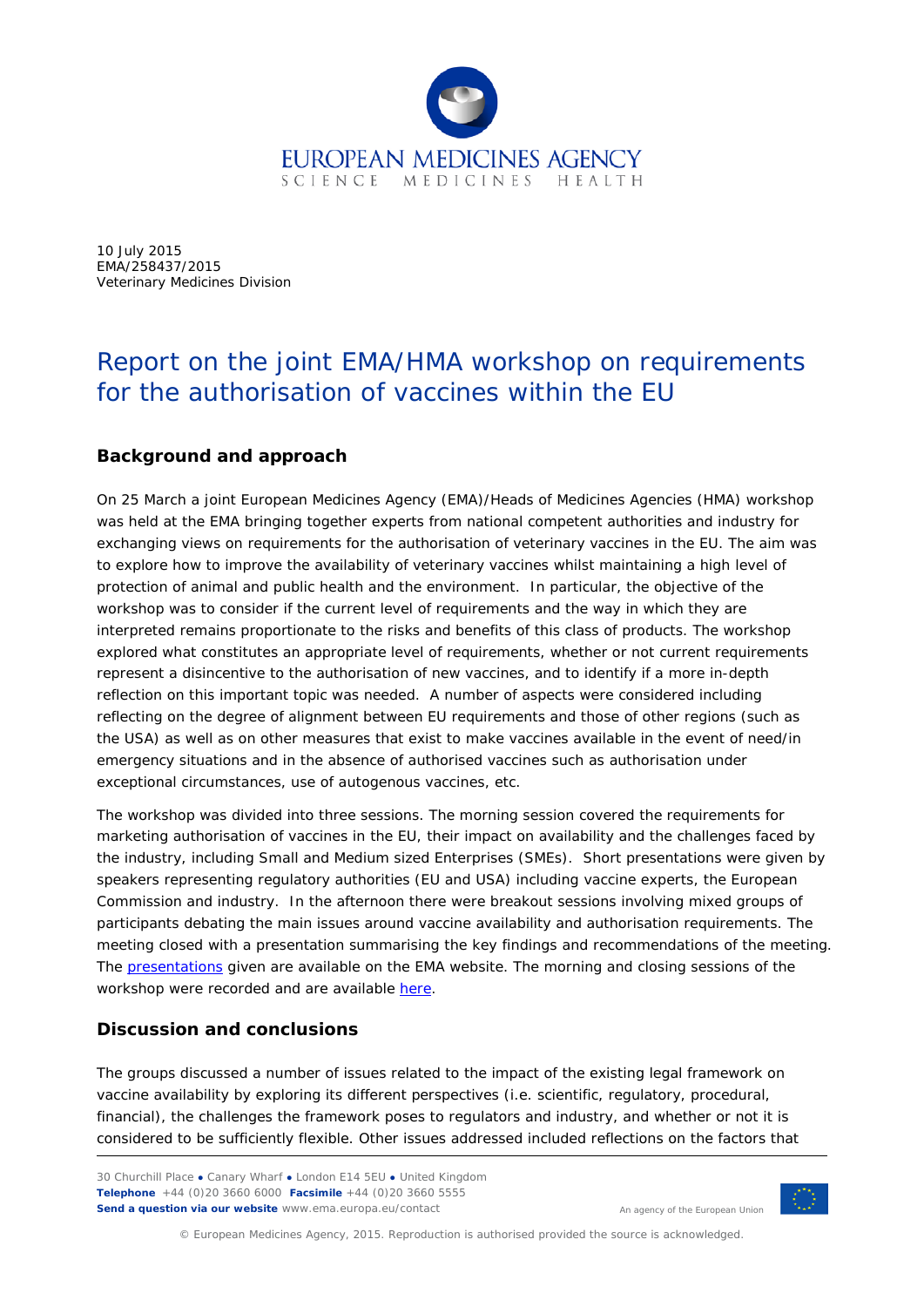drive development and availability of vaccines and if current approaches address availability problems adequately, other particular areas that present challenges, and exploring potential measures that could stimulate the authorisation of more vaccines.

There was general agreement that there is lack of availability for products for Minor Use Minor Species (MUMS)/limited markets and that significant challenges remain in terms of ensuring that authorised vaccines against epizootic diseases are available in the event of emergency situations. In relation to major diseases, the situation was less clear-cut but there was an overall perception that fewer vaccines are available in the EU than in other major regions such as the United States. However it was not evident what impact this has on animal health. Regulatory authorities were of the opinion that if availability is to be promoted for this type of product, the outcome needs to be that more products are available in the market that benefit animal health by expanding the range of diseases that can be effectively prevented, and not just allowing onto the market an increased number of products of uncertain efficacy.

Industry representatives expressed the view that several aspects of the existing legal framework represent a particular challenge to companies seeking to authorise vaccines in the EU as compared to other regions. Prominent among these in their view are a lack of consistency in the approach to management and acceptance of risk and uncertainty, the level of technical requirements and the complexity of administrative procedures. Industry had prepared a tabulation and prioritisation of the factors that they consider constrain the availability of vaccines within the EU (see Annex 2).

The technical requirements for the authorisation of veterinary medicines, together with the available detailed scientific guidance (i.e. guidelines) for demonstrating compliance with these requirements, have led to the perception by some parties that requirements in the EU are higher than in other regions, acting as a disincentive to authorisation of these products within the EU. In that context, it was stated by industry representatives that the high development costs and time to market for veterinary vaccines in large markets as well as the lack of financial incentives for small markets make the EU less competitive compared to other regions. The entirely private nature of the veterinary sector and the lack of support from public health infrastructure services, as exists in the human health sector, mean that significant levels of investment are required from the veterinary industry to operate in the domain of veterinary vaccines.

The main challenges in relation to vaccines for emergency use were identified as the lack of an incentive for pre-epizootic investment together with the different data requirements that are perceived to apply at national level across the EU. In addition, industry stated that different risk management decisions are sometimes made for the same product based on the same or similar dossiers. It was noted that regulatory response times at European level are often slower in comparison to those made at national level. Although a direct comparison of requirements is not appropriate between emergency and routine situations, the workshop noted that a paradoxical situation exists with respect to vaccines against epizootic and endemic diseases. Vaccines against epizootic diseases for a particular region or geographic area, representing a high risk, are accepted based on lower emergency requirements with high tolerance to risk and uncertainty combined with quick decision making at national level. In comparison, vaccines against endemic diseases normally representing a lower risk are characterised by a defined high level of requirements, a lower tolerance to risk and uncertainty and slow decision making. The meeting noted that it may be helpful to develop an approach in which vaccines are grouped on the basis of inherent risk (live vs. inactivated), risk tolerance (companion animal vs. livestock) and need (endemic vs. epizootic). In a second step it may then be possible to tailor requirements and approaches to the particular groups of vaccines identified.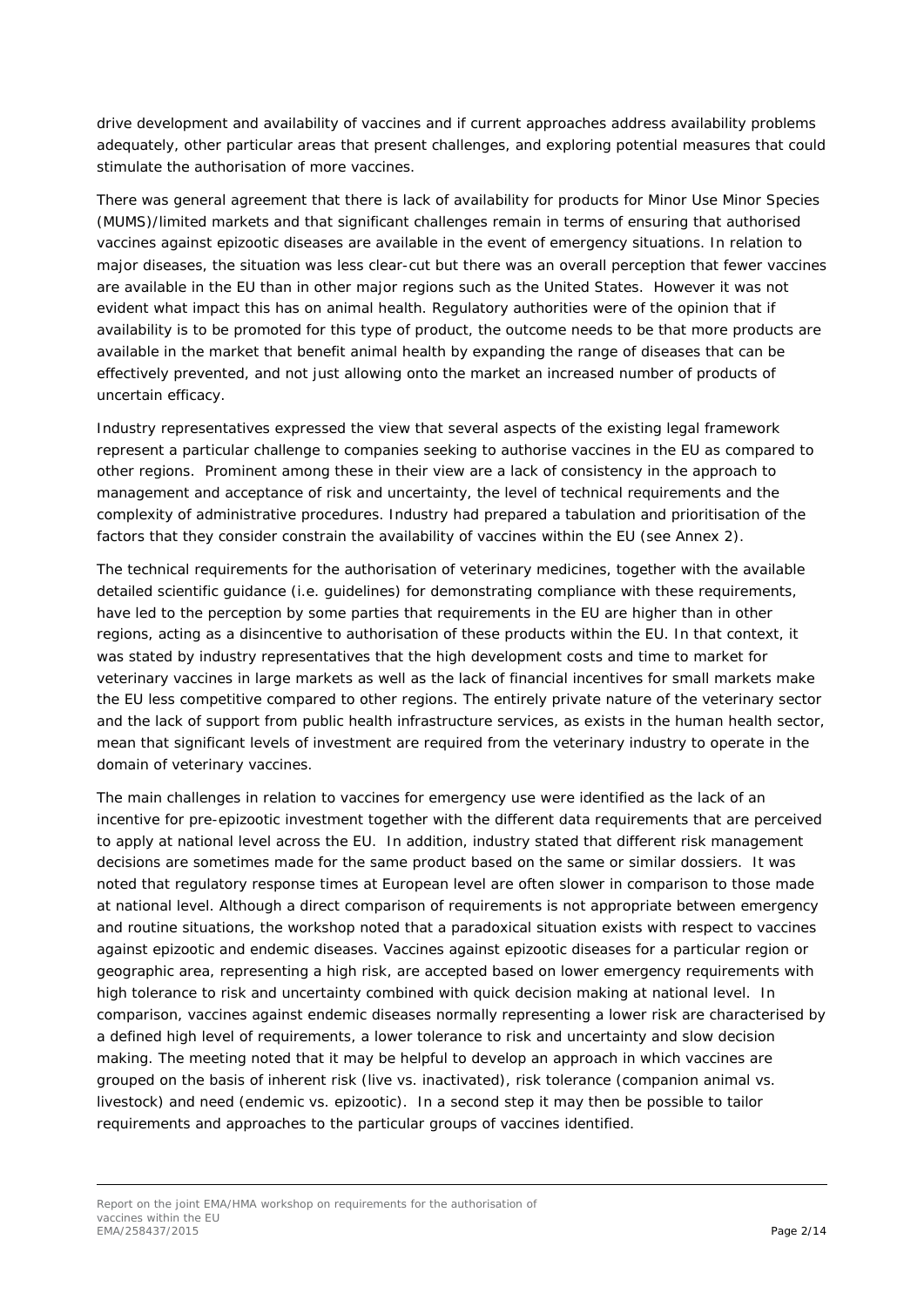In terms of how much flexibility the existing guidelines provide, there were mixed views. Some expressed the view that there is not enough inherent flexibility whereas others considered that flexibility exists and guidelines are open to interpretation. The latter group highlighted instead the need for more harmonised interpretation and promotion of a pragmatic approach by both regulators and the industry. Considering the above, and in order to bring consistency in terms of assessment, there were suggestions to use the Network Training Centre to further enhance the training of assessors ensuring similar understanding and interpretation of the guidelines. In addition, possibilities should be explored for joint training between regulators and industry, as well as establishing other forms of cooperation that could result in achieving better understanding of issues and requirements. Industry offered to provide the network with practical examples of how guidelines have been applied based on actual experience.

A number of concerns and issues were voiced by the industry highlighting differences between the EU and other regulatory regions and the impact that these differences might have. Several speakers from industry spoke in favour of the phased approach to assessment carried out in USA whereby there is a step-wise approval process for the different studies in the dossier prior to final submission of the application for licensing. The industry considers that the requirement to demonstrate the correlation between serology and protection has to be more rigorously demonstrated in the EU as compared to other regions (i.e. requiring challenge trials to demonstrate duration of immunity, compatibility, etc.), impacting on the cost and time to authorisation. Industry therefore proposed that serology should be more readily accepted as a marker or surrogate of efficacy in the EU, if applicable and meaningful. Industry also advocated allowing more readily the use of field trials from other regions or the use of existing experience (pharmacovigilance) in countries where a product is already licensed in a submission for approval in a new country. This would act as a high incentive promoting better availability of vaccines, as the cost would be reduced. As an example, the industry stated that field efficacy trials are not required for products for food producing species in other regions (i.e. USA, Australia) provided that laboratory efficacy is adequately demonstrated, questioning whether a similar approach can be considered in the EU or whether such studies could be generated post-authorisation. In addition, independent input from experts in academia and research institutes could contribute in resolving some scientific questions in terms of what constitutes a proportionate level of data requirements and results for particular aspects of authorisation such as field efficacy trials, extrapolation of serology data and the usefulness of other biomarkers.

Industry cited the slow process for change of European Pharmacopoeia monographs as a concern and highlighted the demanding nature of certain monographs, particularly the efficacy requirements in some cases. Industry urged that better use be made of pharmacovigilance data to support existing authorisations and proposed holding early discussions with risk managers so that companies can address in advance any potential risks. Industry and regulators felt that there was scope to explore how remaining area of uncertainty could be addressed by making them more clear to the end user in the product literature (e.g. stating that the duration of immunity (DOI) is unknown when no DOI studies have been performed rather than the lack of such studies preventing authorisation). Industry also urged that consideration be made to developing a registry of approved vaccine strains.

Several speakers also highlighted a number of factors to consider in terms of improving availability and managing the risks related to the current situation. These included developing the concept of conditional marketing authorisations for special circumstances, harmonising the rules for manufacture of autogenous vaccines, post-approval follow-up of old vaccines, and exploring ways to move some requirements from the pre- to post-authorisation stage. Recognising that vaccine development is more and more carried out by SMEs, it is important to establish good communication links with SMEs and find a way to reach out to them, even before they are identified as potential developers of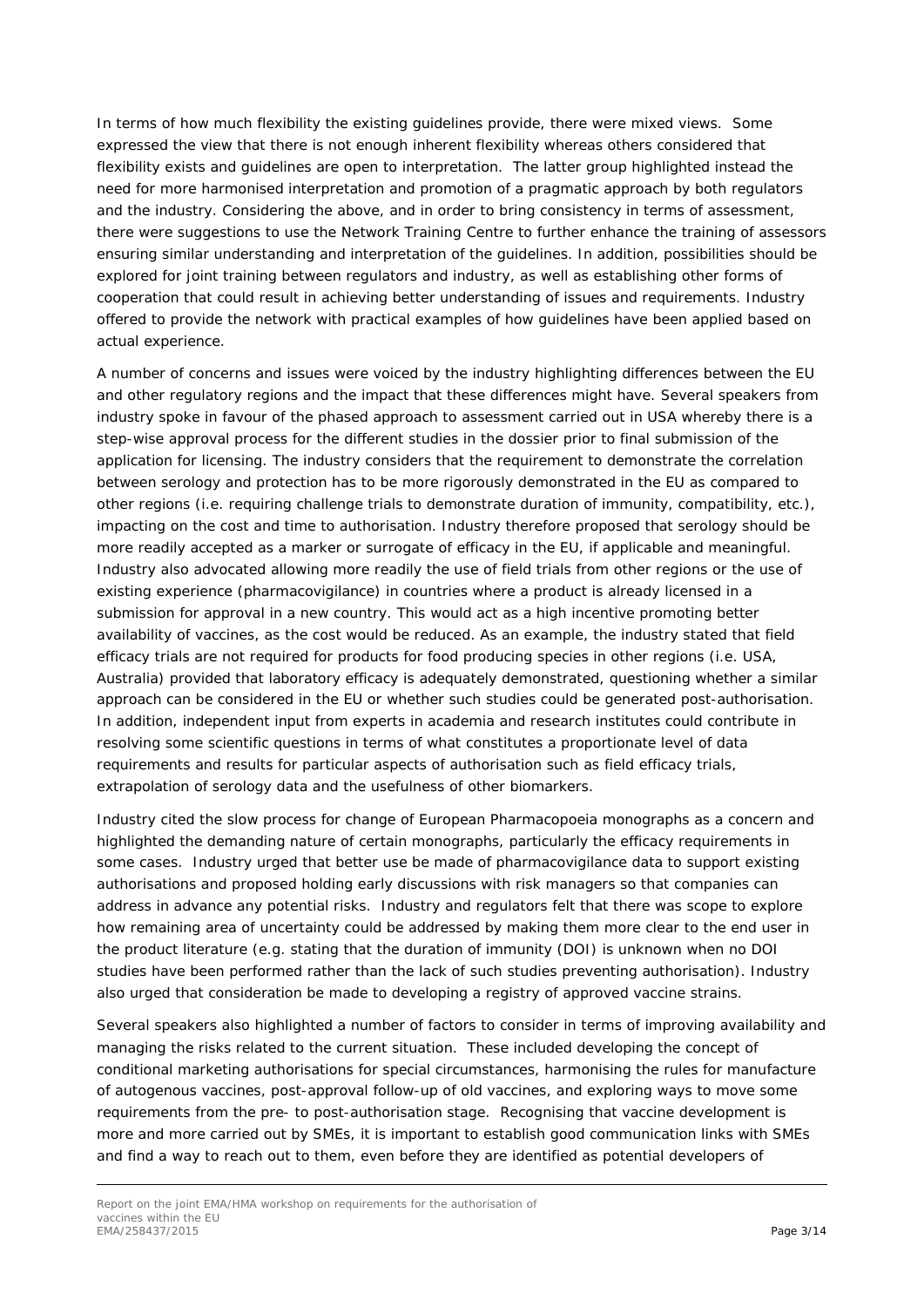veterinary vaccines. Furthermore, regulators proposed to reflect further on the possibility to develop positive incentive to authorisation of vaccines ('pull' incentives) such as advertising of vaccines to end users and allowing the sale of vaccines as part of clinical trials.

The current benefit risk assessment framework was also discussed and a number of proposals were made trying to address the extent to which this can be reshaped specifically for veterinary vaccines by making any data gaps more transparent, whilst also highlighting both the direct benefits gained from the authorisation of products as well as reflecting on any 'lost opportunity' risks from not authorising.

Based on the above it is clear that the issues affecting vaccine availability are complex and interdependent and therefore require a range of actions covering administrative and technical as well as scientific requirements. In addition, recent developments in technology and indications, such as vaccines against hormones and tumour antigens, mean that the 'classic' paradigm for vaccine authorisation may no longer be relevant in some cases. In order to improve availability without compromising high standards of protection of animal and public health, the actions required can be differentiated into those on which there is consensus and which can therefore be implemented immediately from those for which further reflection is needed in order to identify what actions are required and by whom.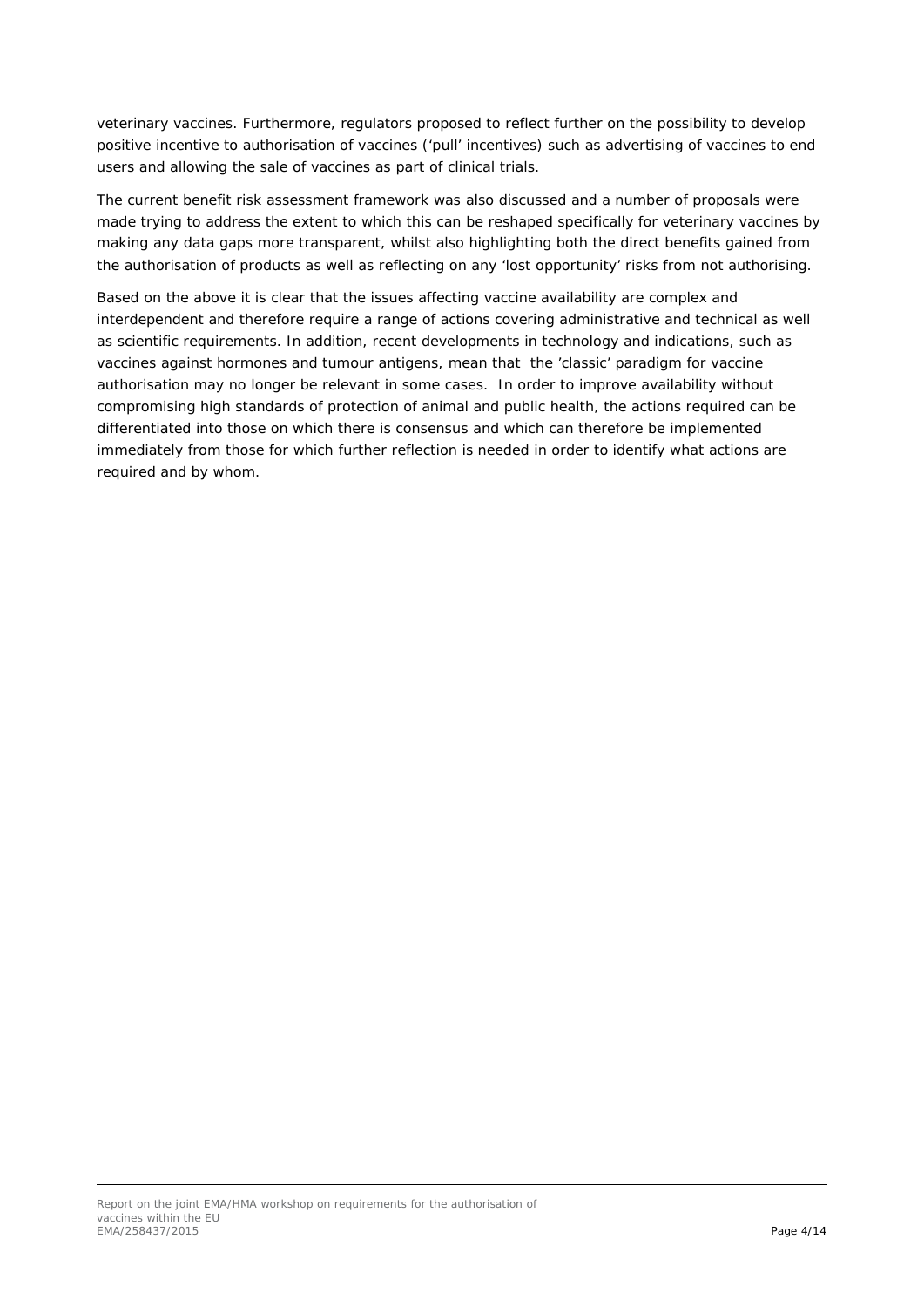#### **Recommendations**

The interactive session of the workshop engaged participants in discussions on various issues mentioned above relating to the availability of vaccines and to the level of requirements for their authorisation. The workshop identified several opportunities to be explored and further developed, and concluded with the following key recommendations:

- 1. Develop proposals to increase communication, cooperation and transparency in the development of scientific and administrative guidelines at early stages so that they better achieve the desired objective of increasing predictability without increasing requirements. In addition, explore the use of independent experts to provide independent scientific advice on specific topics or in situations where regulators and industry have expressed divergent views in order to agree on a proportionate level of data requirements, such as the use of serology as a surrogate marker for efficacy and the need for field efficacy trials for vaccines.
- 2. Identify and propose specific training for assessors to enhance consistency of assessment and share experience in order to define and promote an appropriate level of pragmatism in the interpretation of guidelines. Explore possibilities for joint training between industry and assessors to achieve better understanding of issues and requirements. Industry can add value by supplying examples for case-based training based on real situations.
- 3. Develop lists of diseases for which vaccines are not available, and therefore required, together with clear expectations of what would be needed for their authorisation such as where requirements could reasonably be reduced or where alternative approaches to risk tolerance or risk management would need to be developed. To develop such list it may be helpful to tailor requirements according to the characteristics of the vaccine (e.g. live vs. inactivated), the disease (epizootic vs. endemic) or the target species (companion animal vs. livestock) and to outline plans as to how to address unmet needs. The impact of this approach on the structure of the benefit risk assessment for vaccines should be explored taking into account the risk management approach.
- 4. Examine in more depth the list of factors prepared and prioritised that industry consider constraining the availability of vaccines within the EU.
- 5. CVMP should maximise the existing opportunity of the revision of the MUMS guidelines to explore reduction of data requirements for this type of product.
- 6. The opportunity of the current revision of the legislation governing veterinary medicines should be taken to reflect if there are lessons to be learnt from other regulatory areas in terms of the approach to assessment of vaccines and the level of requirements that should apply.

#### **Next steps**

The above recommendations, considerations and suggestions made during the workshop will be considered by EMA, through the CVMP, and HMA to decide if they could form the basis for a joint EMA/HMA action plan to improve the availability of vaccines within the EU. Subject to the agreement of EMA and HMA, the recommendations arising from the workshop will be developed into a series of short, medium and long-term goals. Through new workshops involving small numbers of experts from national competent authorities, CVMP and industry, the actions necessary to achieve each goal will be identified. The regulators will then decide on the implementers, milestones and timelines.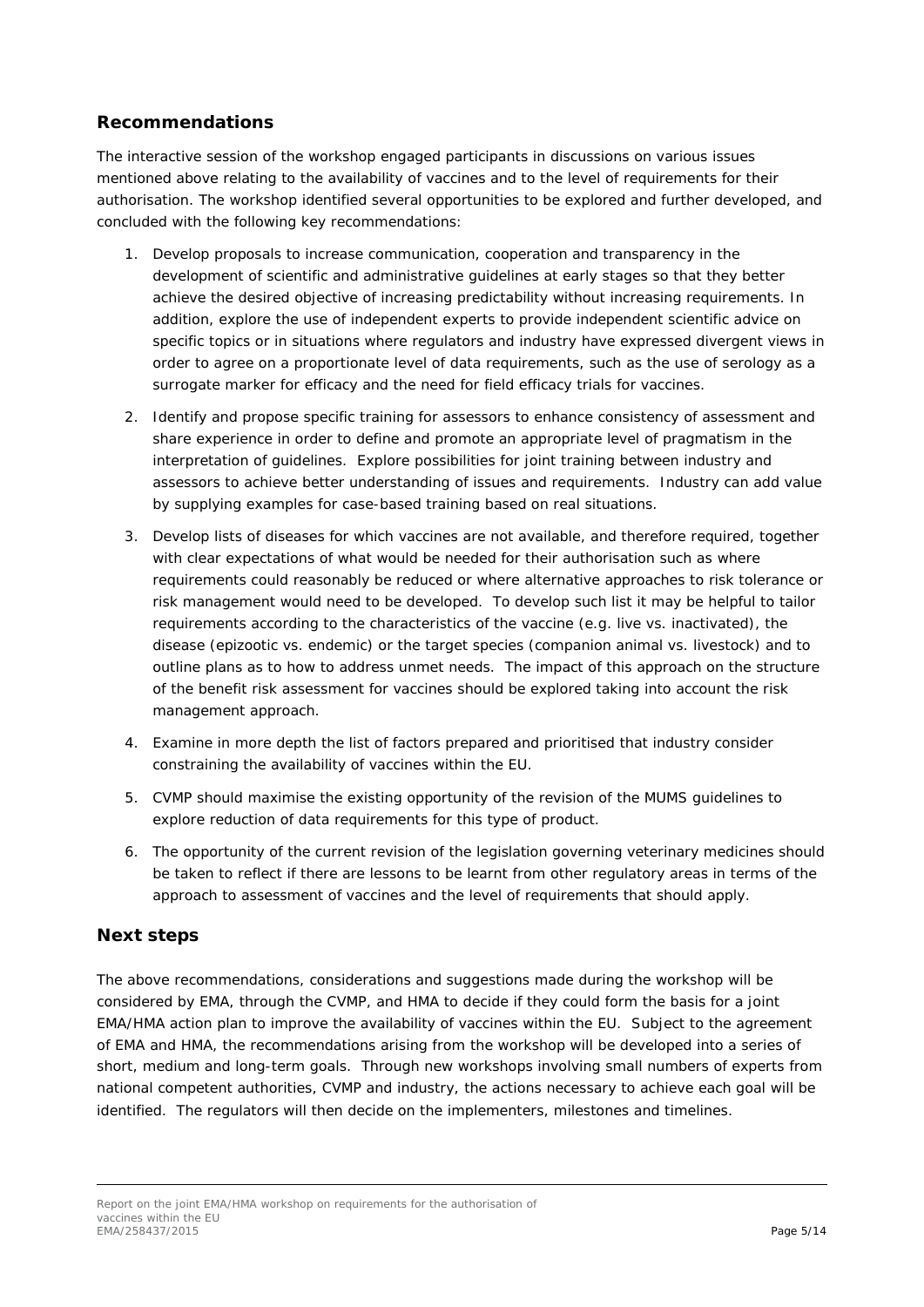#### *Disclaimer*

*The views expressed in this report are the views of the participating experts and may not be understood or quoted as being made on behalf of or reflecting the position of the European Medicines Agency or one of its Committees or working parties.*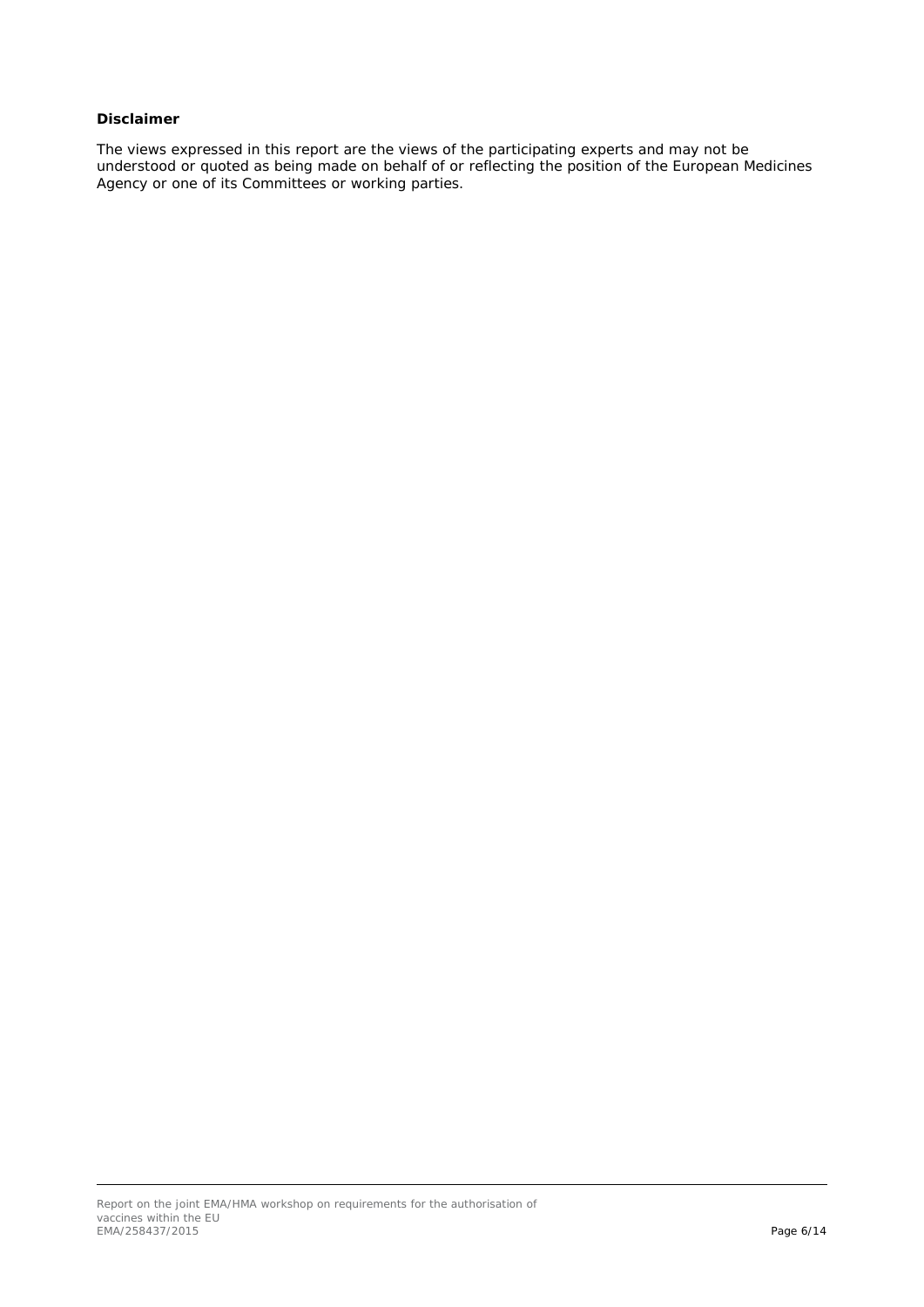### **Annexes**

**Annex 1: Programme**

### **Joint EMA/HMA Workshop on requirements for the authorisation of veterinary vaccines in the EU**

### **25 March 2015, European Medicines Agency (EMA), London**

|                        | <b>PROGRAMME</b>                                                                                                                          |                                |  |  |  |  |  |  |
|------------------------|-------------------------------------------------------------------------------------------------------------------------------------------|--------------------------------|--|--|--|--|--|--|
| <b>OPENING SESSION</b> |                                                                                                                                           | Chair:<br>David Mackay         |  |  |  |  |  |  |
| $9.00 - 09.05$         | Introduction and welcome                                                                                                                  | Andreas Pott                   |  |  |  |  |  |  |
| $9.05 - 09.10$         | Setting the scene                                                                                                                         | Anja Holm                      |  |  |  |  |  |  |
| $9.10 - 09.15$         | Introduction on the background, rationale and expected<br>outputs for the meeting                                                         | Jean-Pierre Orand              |  |  |  |  |  |  |
| $9.15 - 09.20$         | European Commission - The risk manager's perspective                                                                                      | Agnieszka Kasperek             |  |  |  |  |  |  |
| <b>SESSION 1:</b>      | Requirements for marketing authorisation of<br>vaccines in the EU and impact on availability                                              | Chair:<br><b>Esther Werner</b> |  |  |  |  |  |  |
| $9.20 - 9.40$          | 1.1 Review of requirements for vaccines in the EU<br>and their evolution since the start of Community<br>legislation on medicines         | Carmen Jungbäck                |  |  |  |  |  |  |
| $9.40 - 9.45$          | Moderated plenary discussion                                                                                                              | AII                            |  |  |  |  |  |  |
|                        | 1.2 National experience of application of the<br>requirements for marketing authorisations and other<br>ways of making vaccines available |                                |  |  |  |  |  |  |
| $9.45 - 10.05$         | <b>Small MS's perspective</b>                                                                                                             | Jiří Bureš                     |  |  |  |  |  |  |
| $10.05 - 10.25$        | Large MS's perspective                                                                                                                    | Jean-Claude Rouby              |  |  |  |  |  |  |
| $10.25 - 10.30$        | Moderated plenary discussion                                                                                                              | All                            |  |  |  |  |  |  |
|                        | <b>COFFEE BREAK</b> (10.30 - 10.50)                                                                                                       |                                |  |  |  |  |  |  |
|                        | 1.3 Perspective on challenges meeting the<br>requirements for authorisation of vaccines in the EU                                         |                                |  |  |  |  |  |  |
| $10.50 - 11.10$        | <b>Industry perspective</b>                                                                                                               | Jacques Léchenet               |  |  |  |  |  |  |
| $11.10 - 11.30$        | Perspective of veterinary SMEs                                                                                                            | Rhona Banks                    |  |  |  |  |  |  |
| $11.25 - 11.30$        | Moderated plenary discussion                                                                                                              | All                            |  |  |  |  |  |  |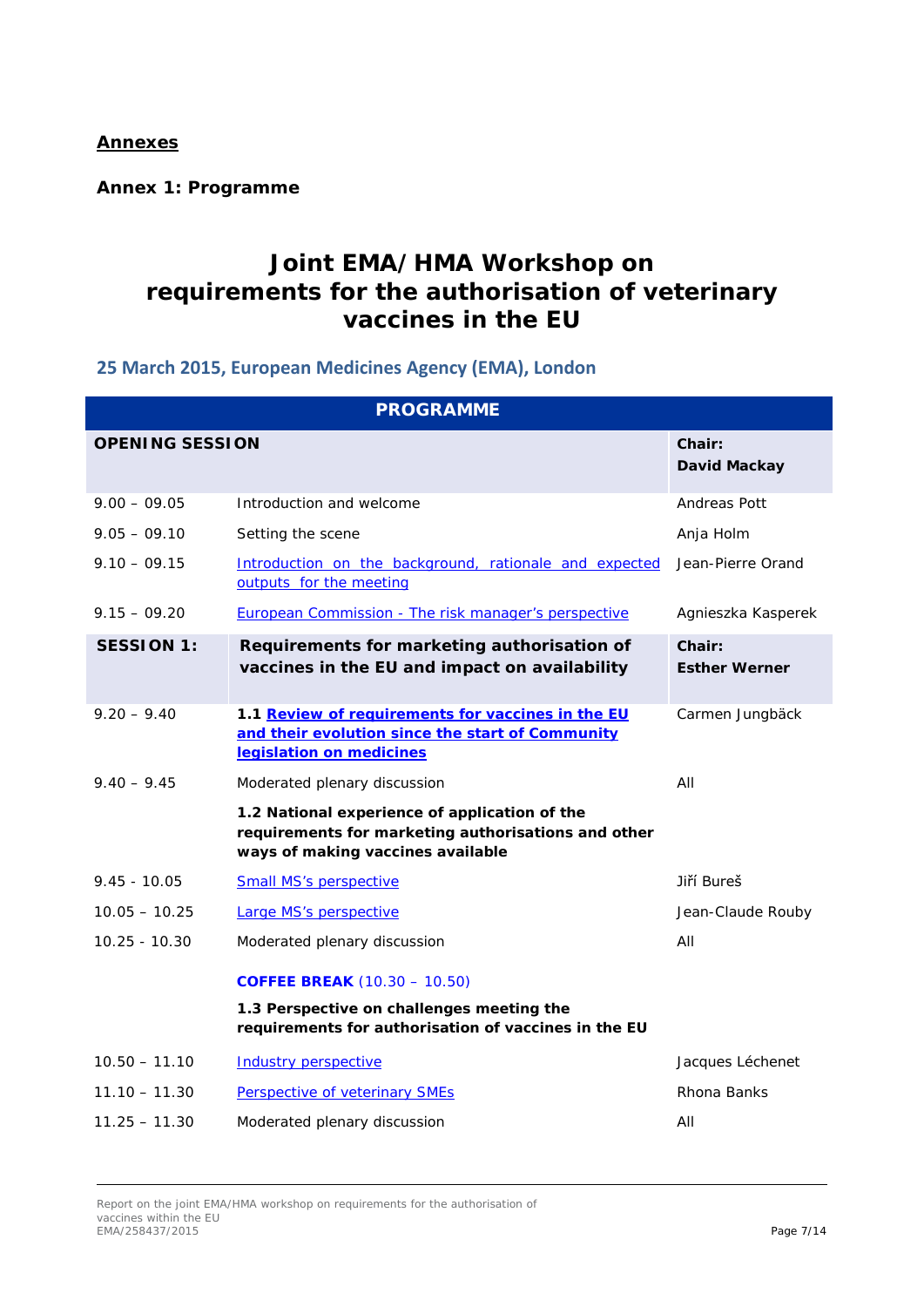|                   | <b>PROGRAMME</b>                                                                                                                                            |                     |  |  |
|-------------------|-------------------------------------------------------------------------------------------------------------------------------------------------------------|---------------------|--|--|
|                   | 1.4 Requirements for vaccines in other regions                                                                                                              |                     |  |  |
| $11.30 - 11.50$   | Licensing requirements for vaccines: US perspective                                                                                                         | Larry R. Ludemann   |  |  |
| $11.50 - 12.10$   | Requirements for vaccines in other regions of the world:<br><b>Industry considerations</b>                                                                  | Vaughn Kubiak       |  |  |
| 12.10 - 12.15     | Moderated plenary discussion                                                                                                                                | AII                 |  |  |
|                   | <b>LUNCH BREAK</b> $(12.15 - 13.30)$                                                                                                                        |                     |  |  |
| <b>SESSION 2:</b> | Chair:<br>David John                                                                                                                                        |                     |  |  |
| $13.30 - 15.00$   | Breakout groups of mixed composition will discuss the<br>following topics                                                                                   | Groups              |  |  |
|                   | 1. To what extent can the challenges to availability of<br>vaccines be addressed within the existing legal<br>framework (not just MAs but also other ways)? |                     |  |  |
|                   |                                                                                                                                                             |                     |  |  |
|                   | 3. How to define and promote an appropriate level of<br>flexibility and pragmatism in application of existing<br>guidance?                                  |                     |  |  |
|                   | 4. What measures could stimulate the authorisation of<br>more vaccines (reducing data requirements? If so, in what<br>area? Other measures?)?               |                     |  |  |
|                   | <b>COFFEE BREAK</b> (15.00 - 15.20)                                                                                                                         |                     |  |  |
| <b>SESSION 3:</b> | <b>General discussion and conclusions</b>                                                                                                                   | Chair:<br>Anja Holm |  |  |
| 15.20 - 16.30     | Feedback from the breakout session                                                                                                                          | Rapporteurs         |  |  |
| $16:30 - 17:00$   | David Mackay                                                                                                                                                |                     |  |  |

'Are requirements for marketing authorisation of vaccines in the EU proportionate to the benefits and risks of this type of product?'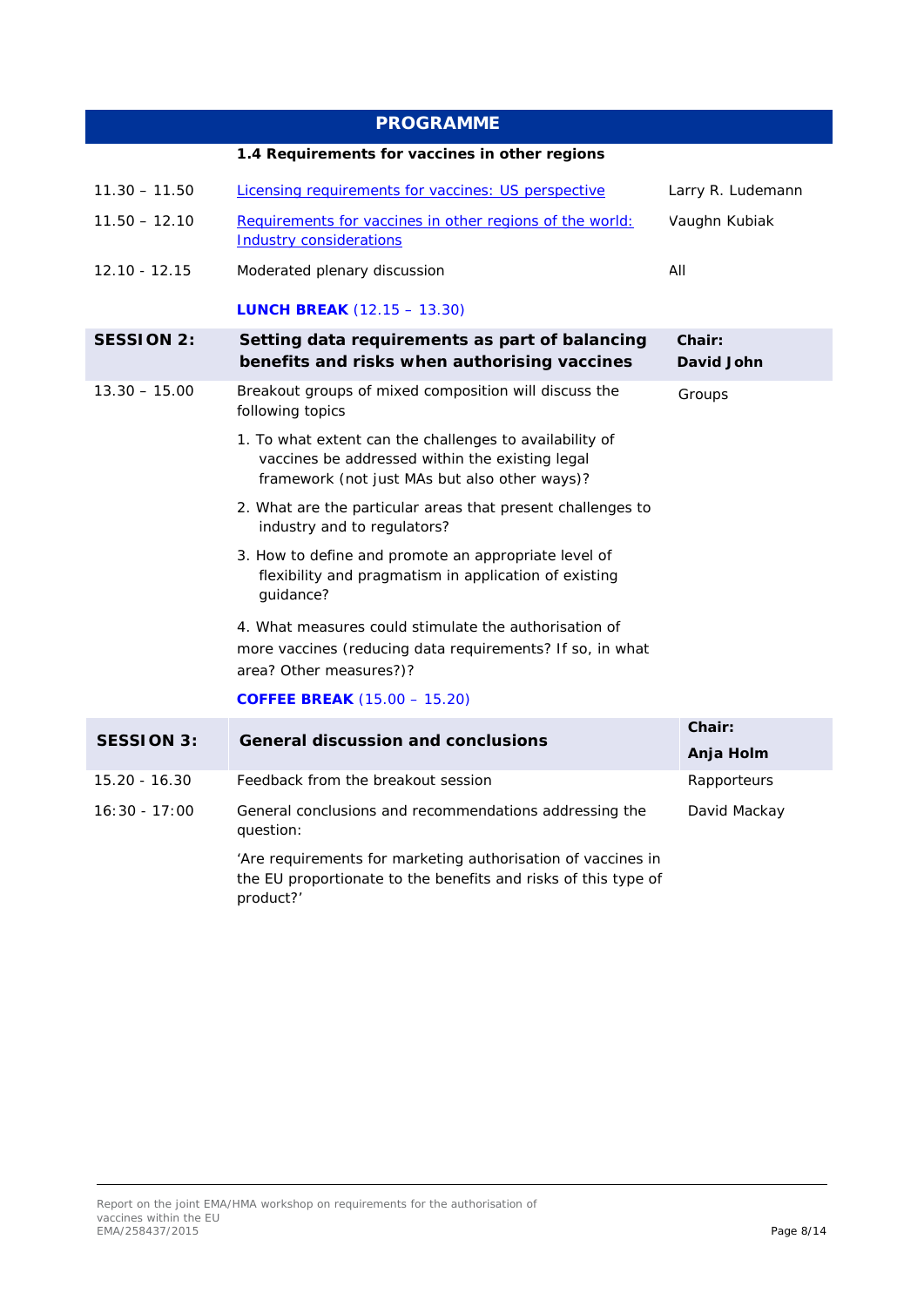## **List of speakers**

| Anja Holm                | Danish Health and Medicines Authority; Chair of the Committee for<br>Medicinal Products for Veterinary use (CVMP), EMA        |  |  |  |  |  |  |
|--------------------------|-------------------------------------------------------------------------------------------------------------------------------|--|--|--|--|--|--|
| <b>Jean Pierre Orand</b> | Head of ANMV – French Agency for Veterinary Medicines                                                                         |  |  |  |  |  |  |
| Agnieska Kasperek        | DG Sante - European Commission                                                                                                |  |  |  |  |  |  |
| <b>Carmen Jungbäck</b>   | Head of Section Veterinary Virology 1 in the Veterinary Department<br>at the Paul-Ehrlich-Institut (PEI), Germany; IWP member |  |  |  |  |  |  |
| Jiří Bureš               | for State Control of Veterinary<br><b>Biologicals</b><br>Institute<br>and<br>Medicaments, Czech Republic; CVMP member         |  |  |  |  |  |  |
| <b>Jean-Claude Rouby</b> | French Agency for veterinary medicinal products, France; CVMP<br>member                                                       |  |  |  |  |  |  |
| <b>Jacques Léchenet</b>  | Regulatory Affairs, MERIAL                                                                                                    |  |  |  |  |  |  |
| <b>Rhona Banks</b>       | Veterinary Biologicals Consultant at RA-Elect                                                                                 |  |  |  |  |  |  |
| Larry R. Ludemann        | Section Leader, Bacteriology, Center for Veterinary Biologic, Policy,<br>Evaluation, and Licensing - USA                      |  |  |  |  |  |  |
| <b>Vaughn Kubiak</b>     | Responsible for Biological Regulatory Affairs, Zoetis Inc.                                                                    |  |  |  |  |  |  |

# **Session chairs**

| <b>David Mackay</b>  | Head of Veterinary Medicines, European Medicines Agency                                                       |
|----------------------|---------------------------------------------------------------------------------------------------------------|
| <b>Esther Werner</b> | Paul-Ehrlich-Institut - Chair of the CVMP Immunological Working Party<br>(IWP-V) at European Medicines Agency |
| David John           | Technical Manager at IFAH-Europe                                                                              |
| Anja Holm            | Danish Health and Medicines Authority; Chair of CVMP, EMA                                                     |

## **Programme Committee**

| <b>David Mackay</b>      | Head of Veterinary Medicines, European Medicines Agency                                                        |
|--------------------------|----------------------------------------------------------------------------------------------------------------|
| Anastasia Kesisoglou     | Scientific Administrator, European Medicines Agency                                                            |
| <b>Jean-Pierre Orand</b> | Head of ANMV – French Agency for Veterinary Medicines                                                          |
| Anja Holm                | Danish Health and Medicines Authority; Chair of CVMP, EMA                                                      |
| <b>Esther Werner</b>     | Paul-Ehrlich-Institut - Chair of the CVMP Immunologicals Working Party<br>(IWP-V) at European Medicines Agency |
| <b>David John</b>        | Technical Manager at IFAH-Europe                                                                               |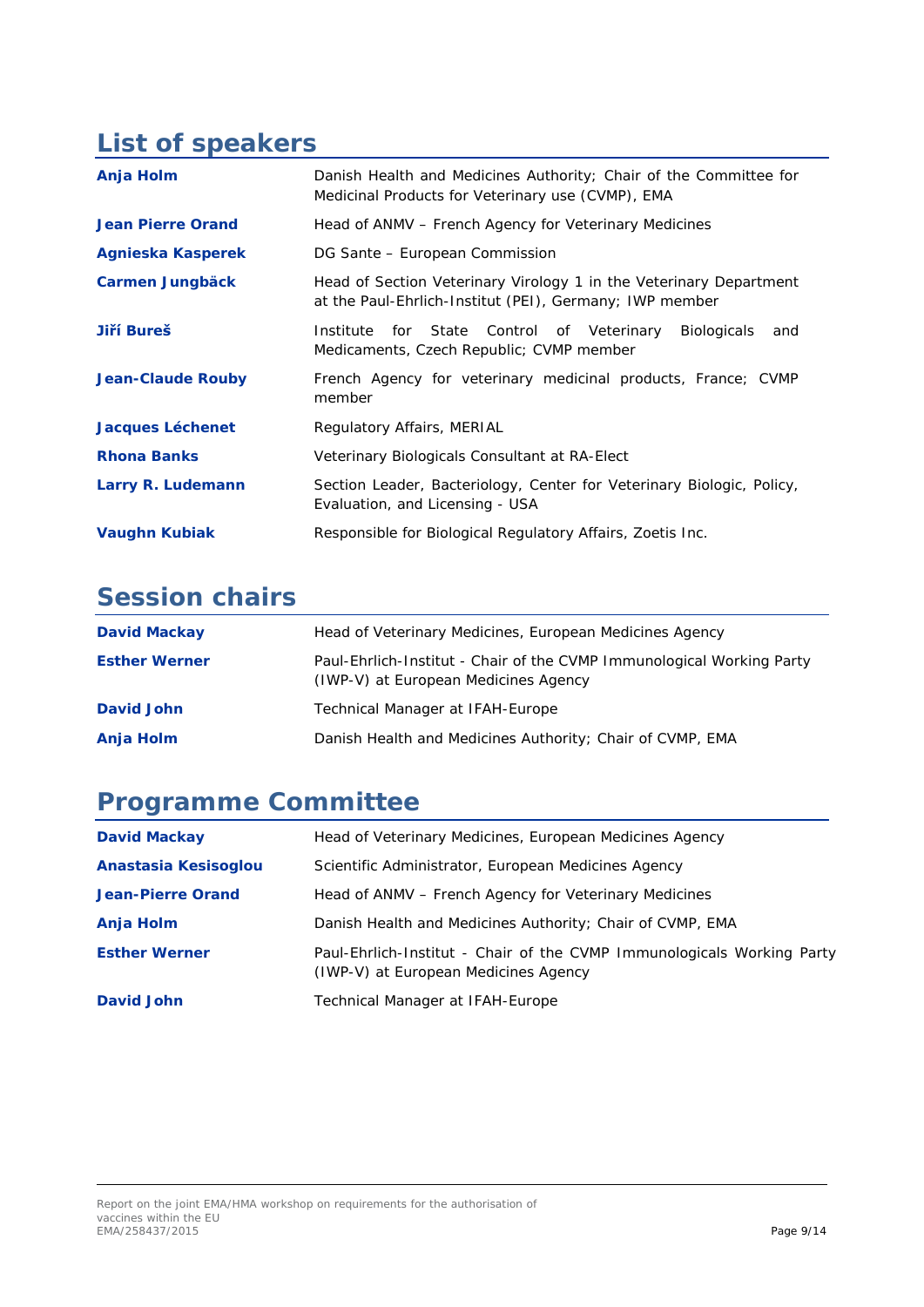| No.            | <b>Suggestions for reductions</b>                                                                                                                                                                                                           | <b>Grouping</b>                                                                           | Example<br>Priority<br><b>BREAK-</b> |                                      | Change required in     |                                  |                         |            |                 |
|----------------|---------------------------------------------------------------------------------------------------------------------------------------------------------------------------------------------------------------------------------------------|-------------------------------------------------------------------------------------------|--------------------------------------|--------------------------------------|------------------------|----------------------------------|-------------------------|------------|-----------------|
|                |                                                                                                                                                                                                                                             |                                                                                           |                                      | <b>OUT</b><br><b>SESSION</b><br>NO.: | of over-<br>regulation | Directive;<br><b>Regulations</b> | <b>EU</b><br><b>GLs</b> | Ph.<br>Eur | <b>Attitude</b> |
| $\overline{2}$ | Abandoning field efficacy study requirement (restrict<br>field studies to safety only), unless claim can only be<br>proven by field efficacy study.                                                                                         | <b>CHANGES NEEDED IN</b><br>DIRECTIVE (+/- EU<br><b>GUIDELINES)</b>                       | $\mathbf{1}$                         | 4                                    |                        | $\mathsf{x}$                     | X                       | X          |                 |
| 14             | Easier acceptance of serology instead of challenge for<br>efficacy studies. Clear protocol needed to determine<br>when serology can be accepted a surrogate marker for<br>efficacy                                                          | <b>CHANGES NEEDED IN EU</b><br><b>GUIDELINES</b>                                          | $\mathbf{1}$                         | 3                                    | X                      |                                  | X                       |            | X               |
| 15             | Associated use: acceptance of serology instead of<br>challenge to proof lack of immunological interference,<br>also if data on correlation between serology and<br>protection are not available; in particular with regard to<br><b>DOI</b> | <b>CHANGES NEEDED IN EU</b><br><b>GUIDELINES</b>                                          | $\mathbf{1}$                         | 3                                    | Χ                      |                                  | X                       |            | X               |
| $\mathbf{1}$   | Reductions that can be clearly laid down in written<br>rules, authorities and manufacturers can refer to equally<br>well                                                                                                                    | <b>GENERAL</b>                                                                            | $\overline{2}$                       | 1                                    |                        | X                                | X                       | $\times$   |                 |
| $\overline{7}$ | Reconsideration of presently proposed legislation<br>(Directive Art. 119) for administrative procedure for<br>(repeat-)MRP for older products: more acceptance of<br>field experience as proof of product's<br>quality/safety/efficacy      | <b>CHANGES NEEDED IN</b><br>DIRECTIVE (+/- EU<br><b>GUIDELINES)</b>                       | 3                                    | 4                                    | X                      | X                                |                         |            |                 |
| 19             | Acceptance of field studies from other geographical<br>regions (acceptance of US data)                                                                                                                                                      | <b>ACCEPTANCE OF NON-EU</b><br><b>STUDIES NOT FULLY</b><br><b>COMPLIANT WITH EU RULES</b> | 3                                    | 4                                    |                        | X?                               |                         |            |                 |
| 23             | (Restricted) extrapolation possible for setting maximum<br>pre-inactivation titre                                                                                                                                                           | <b>CHANGES NEEDED</b><br>IN PH. EUR.                                                      | 3                                    | 3                                    |                        |                                  | X                       | X          | X               |

### **Annex 2: Requirements for the authorisation of vaccines in the EU** *(prepared by industry)*

Report on the joint EMA/HMA workshop on requirements for the authorisation of vaccines within the EU EMA/258437/2015 **Page 10/14**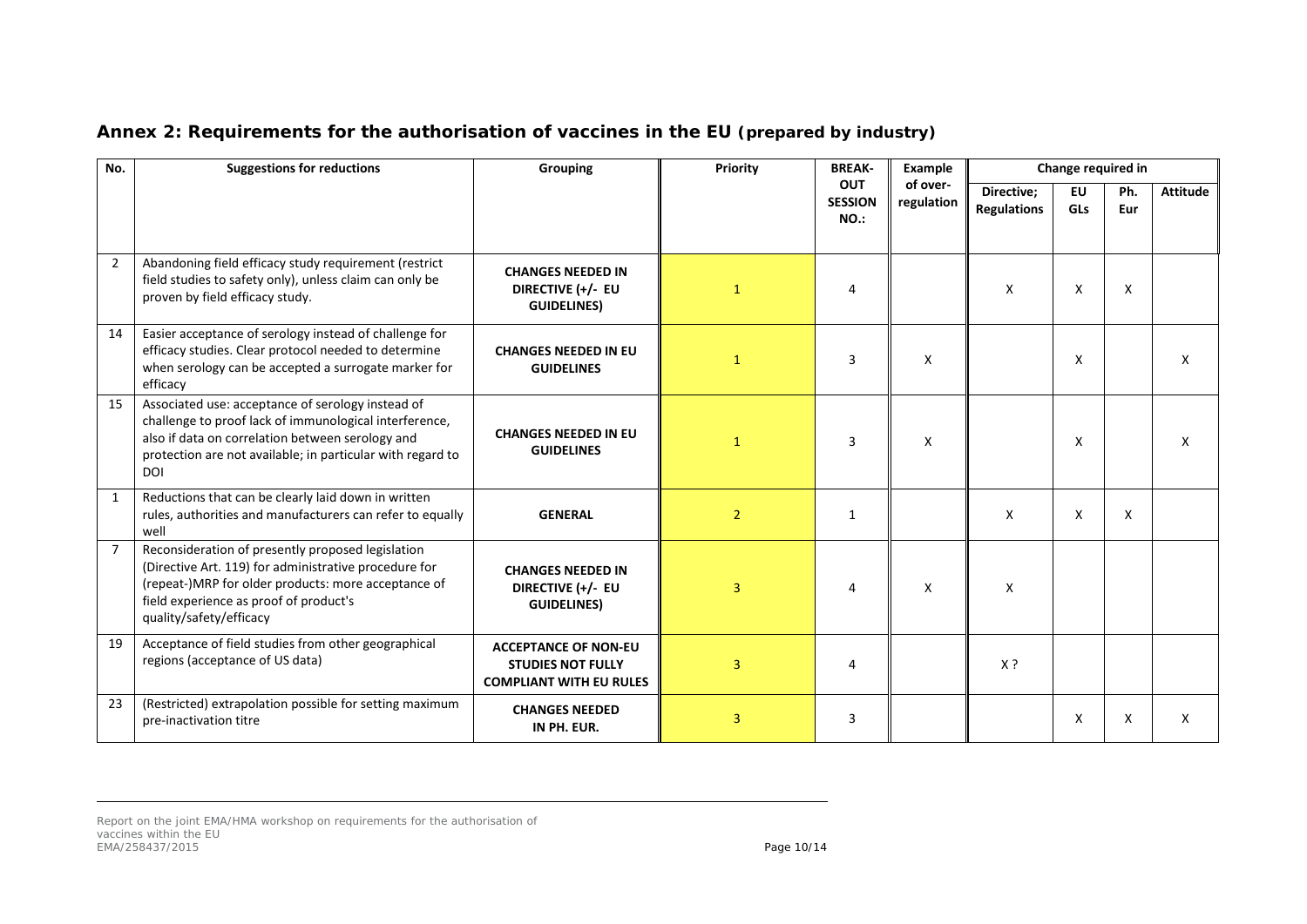| No. | <b>Suggestions for reductions</b>                                                                                                                                                                                                                                                                  | Grouping                                                                                  | Priority       | <b>BREAK-</b>                 | Example                | Change required in               |                           |            |                 |
|-----|----------------------------------------------------------------------------------------------------------------------------------------------------------------------------------------------------------------------------------------------------------------------------------------------------|-------------------------------------------------------------------------------------------|----------------|-------------------------------|------------------------|----------------------------------|---------------------------|------------|-----------------|
|     |                                                                                                                                                                                                                                                                                                    |                                                                                           |                | OUT<br><b>SESSION</b><br>NO.: | of over-<br>regulation | Directive;<br><b>Regulations</b> | <b>EU</b><br>GLs          | Ph.<br>Eur | <b>Attitude</b> |
| 28  | Application of MUMS applications as intended, i.e. more<br>flexibility and not requiring commitments for providing a<br>full package later.                                                                                                                                                        | <b>CHANGES NEEDED IN</b><br><b>ASSESSORS' ATTITUDE</b>                                    | 3              | 3,4                           | X                      |                                  | $\boldsymbol{\mathsf{X}}$ |            | X               |
| 37  | Improvement of assessment consistency, assessors'<br>capacities to judge alternatives to guidance; by assessor<br>training (joined training with RA managers ?), peer<br>review                                                                                                                    | <b>CHANGES NEEDED IN</b><br><b>ASSESSORS' ATTITUDE</b>                                    | 3              | $\overline{2}$                |                        |                                  |                           |            | X               |
| 5   | Step-wise submission: first package only containing<br>quality data (with stability data for R&D batches), lab<br>safety data, OOI efficacy data. Stability data of<br>production batches, validation of QC tests, field safety<br>data and DOI efficacy data to be provided in later<br>phase(s). | <b>CHANGES NEEDED IN</b><br>DIRECTIVE (+/- EU<br><b>GUIDELINES)</b>                       | $\overline{4}$ | 3,4                           |                        | $\mathsf{x}$                     |                           |            | X               |
|     | Make SPC less complex, more straightforward. Limit to<br>OOI and DOI. Do not provide details on field results,<br>sero-negative/positive animals.                                                                                                                                                  | <b>CHANGES NEEDED IN</b><br>DIRECTIVE (+/- EU<br><b>GUIDELINES)</b>                       | $\overline{4}$ | 3                             |                        |                                  |                           |            |                 |
| 3   | At license application, only stability data from R&D<br>batches; further stability data to be provided later                                                                                                                                                                                       | <b>CHANGES NEEDED IN</b><br>DIRECTIVE (+/- EU<br><b>GUIDELINES)</b>                       | 5              | 3                             |                        | X                                | X                         |            |                 |
| 11  | GLP requirement only for single<br>dose/overdose/repeated dose, increase in virulence and<br>dissemination in animal studies                                                                                                                                                                       | <b>CHANGES NEEDED IN</b><br>DIRECTIVE (+/- EU<br><b>GUIDELINES)</b>                       | 5              | 4                             |                        | X                                | X                         |            |                 |
| 12  | Acceptance of different methods of administration as<br>targeting one route: o.n. (live poultry vaccines)                                                                                                                                                                                          | <b>CHANGES NEEDED IN EU</b><br><b>GUIDELINES</b>                                          | 5              | 4                             |                        |                                  | X                         |            |                 |
| 18  | Comparison of US and EU dossier requirements section<br>by section and defining best practice                                                                                                                                                                                                      | <b>ACCEPTANCE OF NON-EU</b><br><b>STUDIES NOT FULLY</b><br><b>COMPLIANT WITH EU RULES</b> | 5              | $\overline{2}$                |                        |                                  |                           |            |                 |

Report on the joint EMA/HMA workshop on requirements for the authorisation of vaccines within the EU EMA/258437/2015 Page 11/14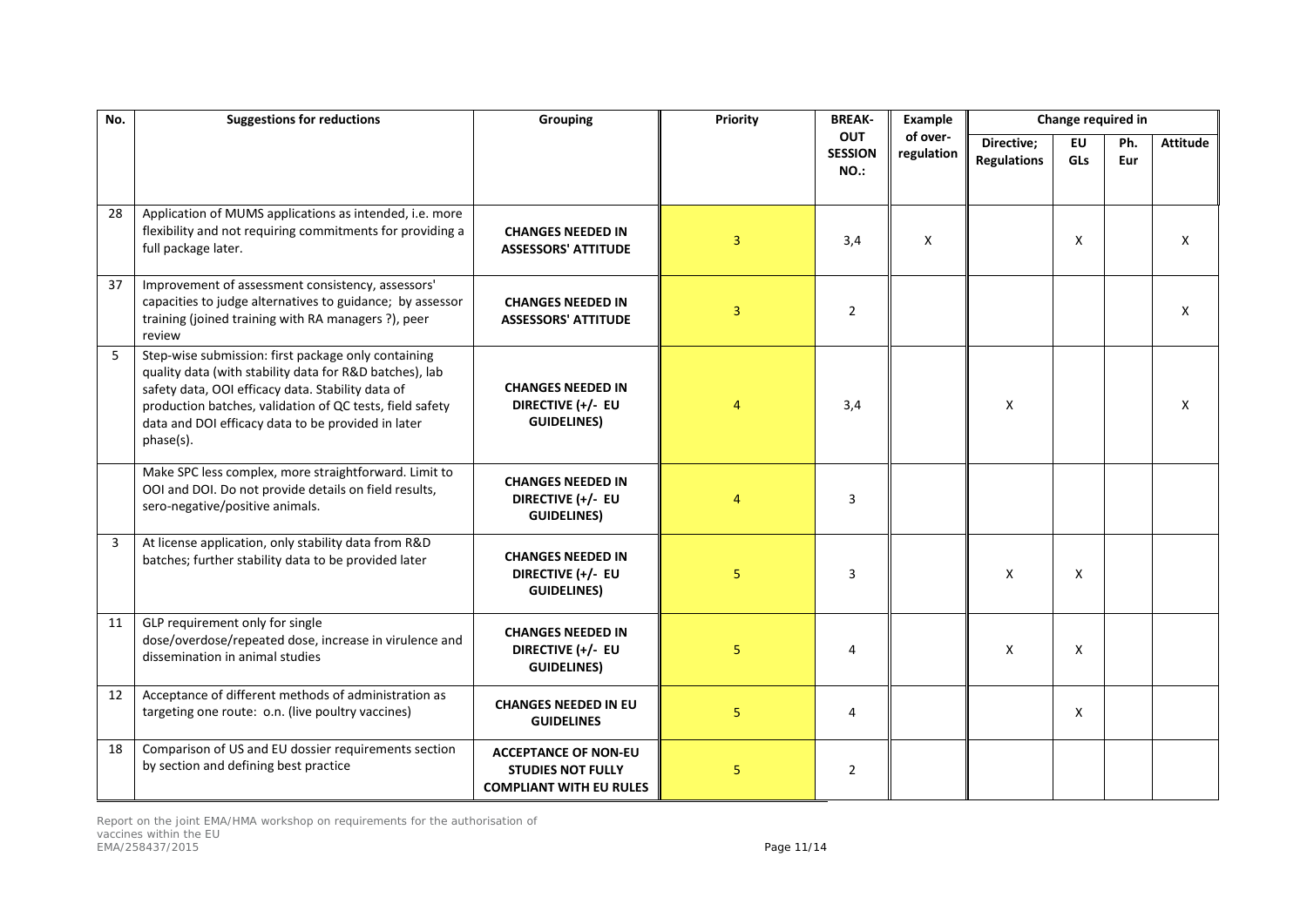| No. | <b>Suggestions for reductions</b>                                                                                                                                             | <b>Grouping</b>                                                                 | Priority        | <b>BREAK-</b>                               | Example                |                                  | Change required in      |            |                 |
|-----|-------------------------------------------------------------------------------------------------------------------------------------------------------------------------------|---------------------------------------------------------------------------------|-----------------|---------------------------------------------|------------------------|----------------------------------|-------------------------|------------|-----------------|
|     |                                                                                                                                                                               |                                                                                 |                 | <b>OUT</b><br><b>SESSION</b><br><b>NO.:</b> | of over-<br>regulation | Directive;<br><b>Regulations</b> | <b>EU</b><br><b>GLs</b> | Ph.<br>Eur | <b>Attitude</b> |
| 27  | Benefit/risk assessment methodology that includes<br>available data plus experience in other<br>countries/regions with the product, which may<br>substitute for lacking data. | <b>CHANGES NEEDED IN</b><br><b>ASSESSORS' ATTITUDE</b>                          | 5 <sup>1</sup>  | 3                                           |                        |                                  | X?                      |            | $\mathsf{X}$    |
| 30  | Acceptance of 1 vaccination for booster; no need to<br>proof that 2 vaccinations are not necessary                                                                            | <b>CHANGES NEEDED IN</b><br><b>ASSESSORS' ATTITUDE.</b><br>Change in Guideline. | 5               | 4                                           | X                      |                                  | X                       |            | X               |
| 35  | Not starting a re-evalution of old approved data when<br>dealing with new changes                                                                                             | <b>CHANGES NEEDED IN</b><br><b>ASSESSORS' ATTITUDE</b>                          | 5               | 3                                           |                        |                                  | X ?                     |            | X               |
| 36  | MRPs and repeat-MRPs not leading to reduction of<br>originally licensed claims or new studies due to changed<br>monographs (acceptance of original assessment)                | <b>CHANGES NEEDED IN</b><br><b>ASSESSORS' ATTITUDE</b>                          | 5               | 3,4                                         | X                      |                                  |                         |            | X               |
| 13  | Acceptance of cell-culture-derived antibiotic residues in<br>vaccines (no animal/human health risk)                                                                           | <b>CHANGES NEEDED IN EU</b><br><b>GUIDELINES</b>                                | $6\,$           | 2,3                                         | X                      |                                  | X                       |            | X               |
| 16  | Simplification of requirements for strain<br>addition/replacement (this includes GL for equine<br>influenza vaccine strain update)                                            | <b>CHANGES NEEDED IN EU</b><br><b>GUIDELINES</b>                                | 6               | $\overline{2}$                              | X                      |                                  | X                       |            | X               |
| 33  | Acceptance of PV data to replace field efficacy when<br>licensing older products in new countries                                                                             | <b>CHANGES NEEDED IN</b><br><b>ASSESSORS' ATTITUDE</b>                          | $6\phantom{1}6$ | 3                                           |                        |                                  | $X$ ?                   |            | X               |
| 8   | One instead of a group of variation categories for<br>production transfers                                                                                                    | <b>CHANGES NEEDED IN</b><br>DIRECTIVE (+/- EU<br><b>GUIDELINES)</b>             | $\overline{7}$  | 2,3                                         | X                      | X                                |                         |            |                 |
| 10  | Different level of requirements for companion versus<br>food-producing animals (individual versus herd<br>protection)                                                         | <b>CHANGES NEEDED IN</b><br>DIRECTIVE (+/- EU<br><b>GUIDELINES)</b>             | $\overline{7}$  | 3                                           |                        | X                                | X                       |            | X               |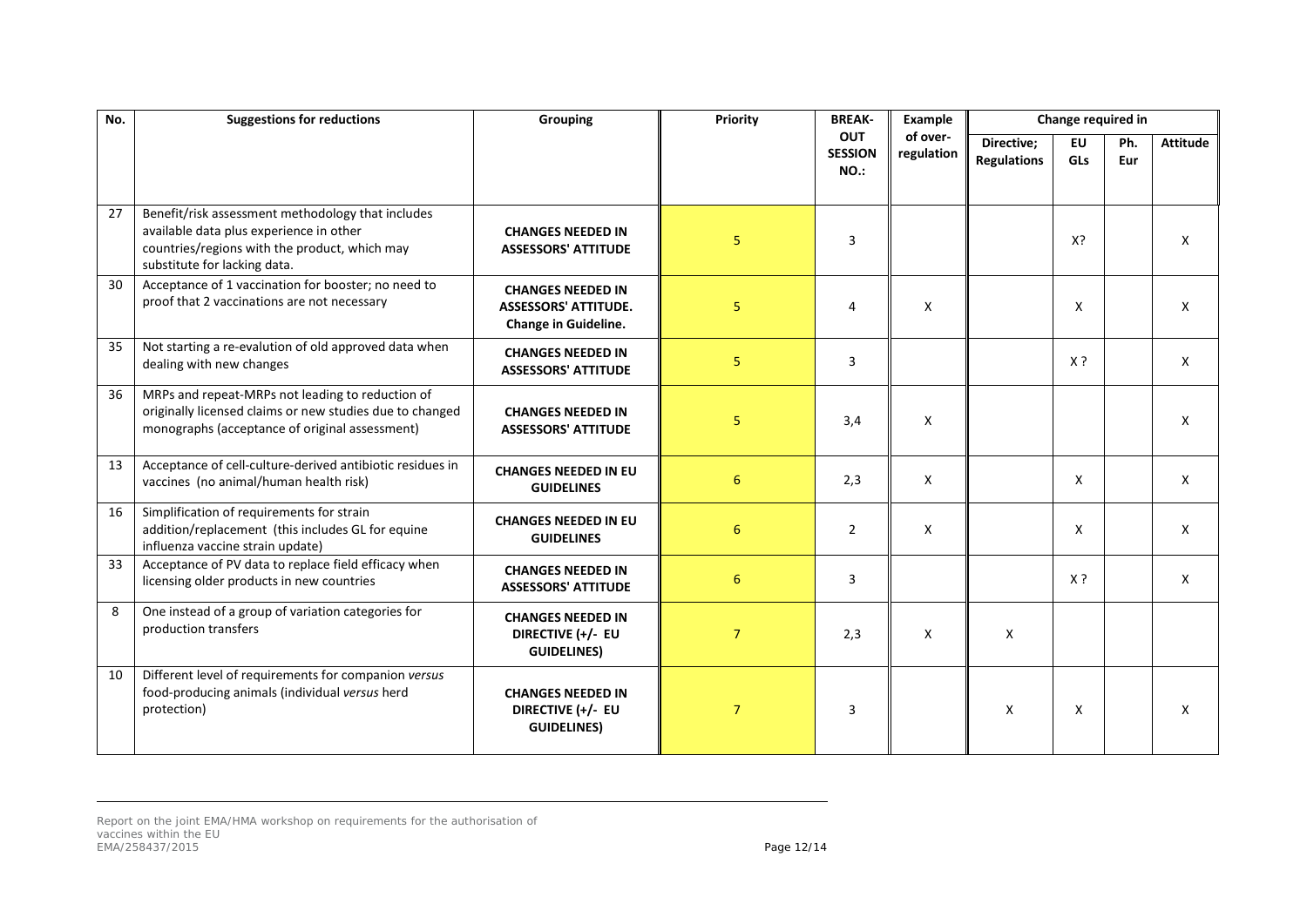| No. | <b>Suggestions for reductions</b>                                                                                                                                   | Grouping                                                                                  | Priority       | <b>BREAK-</b>                        | Example                |                                  | Change required in |            |                 |
|-----|---------------------------------------------------------------------------------------------------------------------------------------------------------------------|-------------------------------------------------------------------------------------------|----------------|--------------------------------------|------------------------|----------------------------------|--------------------|------------|-----------------|
|     |                                                                                                                                                                     |                                                                                           |                | <b>OUT</b><br><b>SESSION</b><br>NO.: | of over-<br>regulation | Directive;<br><b>Regulations</b> | <b>EU</b><br>GLs   | Ph.<br>Eur | <b>Attitude</b> |
| 20  | No absolute GLP requirement for laboratory safety<br>studies (acceptance of US data)                                                                                | <b>ACCEPTANCE OF NON-EU</b><br><b>STUDIES NOT FULLY</b><br><b>COMPLIANT WITH EU RULES</b> | $\overline{7}$ | 4                                    |                        | $X$ ?                            |                    |            |                 |
| 24  | To subject the development sections of Ph. Eur.<br>monographs to evaluation (some are too demanding;<br>examples: Salmonella, fowl pox, ILT, coccidiosis, IB-inac.) | <b>CHANGES NEEDED</b><br>IN PH. EUR.                                                      | $\overline{7}$ | 4                                    |                        |                                  |                    | X          |                 |
| 31  | For field studies in day-old chicks: no requirement to<br>study both broilers and layer/breeders                                                                    | <b>CHANGES NEEDED IN</b><br><b>ASSESSORS' ATTITUDE</b>                                    | $\overline{7}$ | 4                                    |                        |                                  |                    |            | $\mathsf{X}$    |
| 34  | More use of PV data to support product's efficacy                                                                                                                   | <b>CHANGES NEEDED IN</b><br><b>ASSESSORS' ATTITUDE</b>                                    | $\overline{7}$ | 3                                    |                        |                                  | X ?                |            | X               |
| 38  | Investigation of pros and cons of the use of Vaccine<br>Antigen Master File                                                                                         | <b>NO CHANGES NEEDED</b>                                                                  | $\overline{7}$ | 2,3                                  |                        |                                  |                    |            |                 |
| 9   | Establishment of pan-EU legislation/regulation for<br>autogenous vaccine                                                                                            | <b>CHANGES NEEDED IN</b><br>DIRECTIVE (+/- EU<br><b>GUIDELINES)</b>                       | 8              | 2,4                                  | under-<br>regulation   | X                                | X                  |            |                 |
| 21  | No sterility required for non-injectables (for avian as<br>well as other species)                                                                                   | <b>CHANGES NEEDED</b><br>IN PH. EUR.                                                      | 8              | 1,4                                  | X                      |                                  |                    | X          |                 |
| 4   | Conditional licensing as standard system                                                                                                                            | <b>CHANGES NEEDED IN</b><br>DIRECTIVE (+/- EU<br><b>GUIDELINES)</b>                       | $\overline{9}$ | 3,4                                  |                        | X                                | X                  |            | X               |
| 17  | Reduced safety and efficacy requirements for cell line<br>replacement if FPC requirements and results remain the<br>same (EMA/CVMP/IWP/37620/2014)                  | <b>CHANGES NEEDED IN EU</b><br><b>GUIDELINES</b>                                          | 9              | 2,3,4                                | X                      |                                  | X                  |            |                 |
| 22  | Abandoning absolute sterility requirement for wing web<br>vaccines (otherwise no product anymore; too high costs)                                                   | <b>CHANGES NEEDED</b><br>IN PH. EUR.                                                      | 9              | 4                                    |                        |                                  |                    | X          |                 |